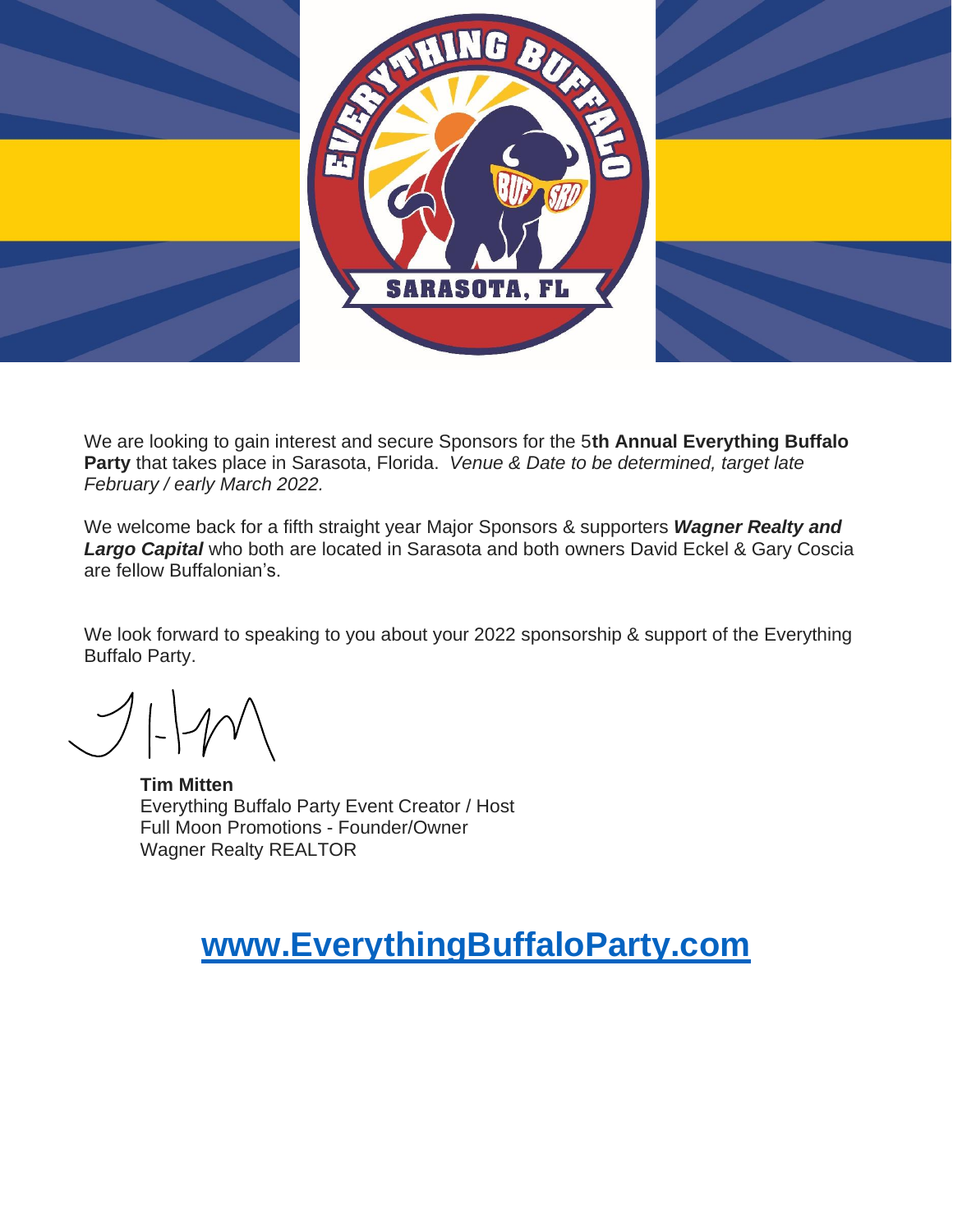### *Past Participating Restaurants & Sponsors*



# **OVER \$18,000** has been raised & Donated to WNY charities from the *EVERYTHING BUFFALO PARTY*

Looking forward to a successful  $2022 \sim 5$ <sup>th</sup> Annual event! **It all starts with YOU, Our Sponsors.**